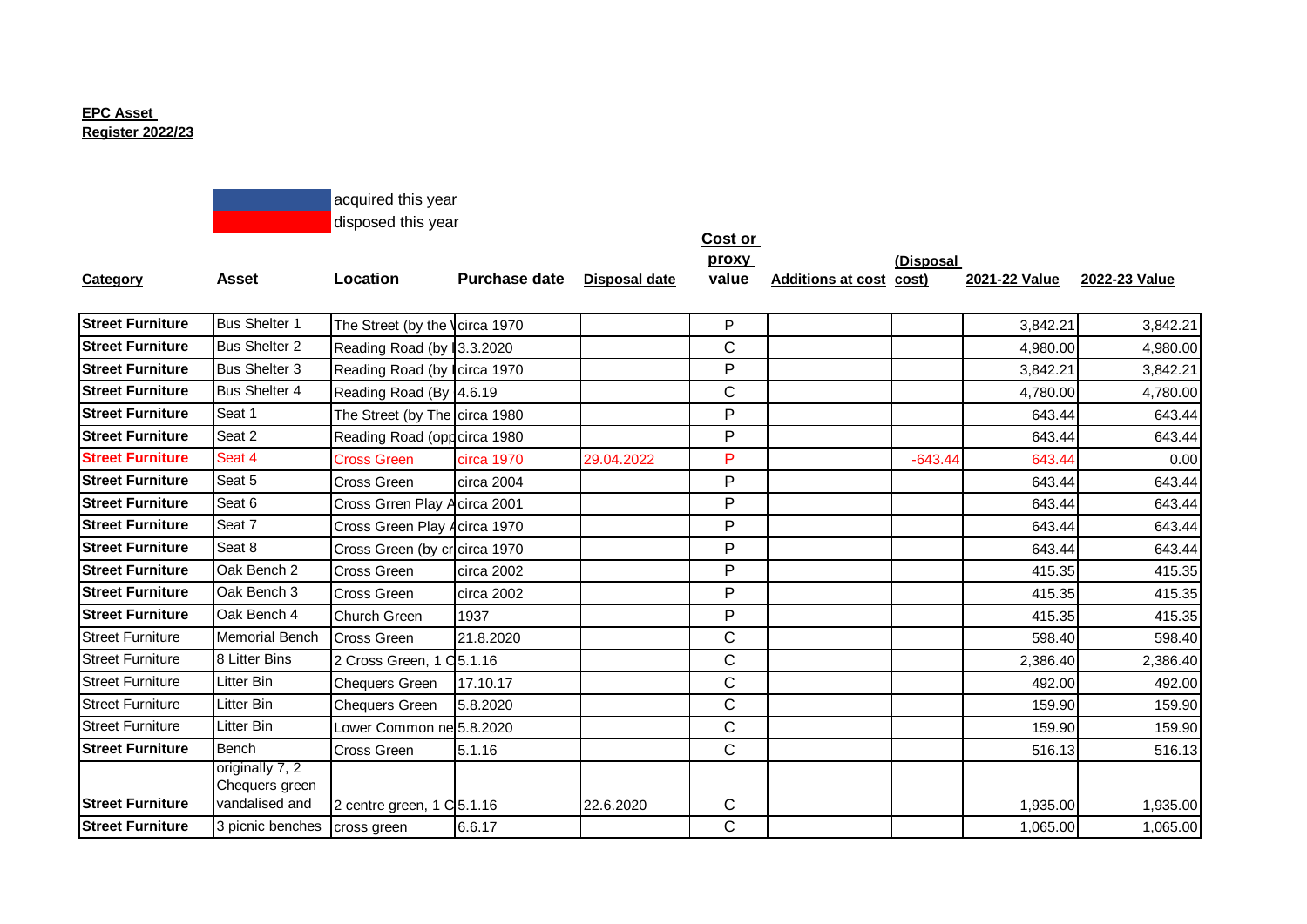| <b>Street Furniture</b>                               | <b>CCTV Camera</b>  | <b>Chequers Green</b>                      | 6.12.16    |            | $\mathsf{C}$   |           | 113.56    | 113.56    |
|-------------------------------------------------------|---------------------|--------------------------------------------|------------|------------|----------------|-----------|-----------|-----------|
| <b>Street Furniture</b>                               | 2 wheelie bins      | <b>Burial Ground</b>                       | 3.10.17    |            | $\mathsf{C}$   |           | 71.40     | 71.40     |
| <b>Street Furniture</b>                               | platform            | Cross Green                                | 5.2.19     |            | $\mathsf{C}$   |           | 2,350.00  | 2,350.00  |
| <b>Street Furniture</b>                               | Pond Sign           | Cross Green                                | 6.1.2020   |            | $\mathbf C$    |           | 450.00    | 450.00    |
| <b>Street Furniture</b>                               | Playarea signs      | 1 x Cross, 2 x Ched 3.12.19                |            |            | $\mathsf{C}$   |           | 930.00    | 930.00    |
| <b>Street Furniture</b>                               |                     | 2 Tommy Statues move around the vi 22.4.21 |            |            | $\mathsf{C}$   |           | 308.33    | 308.33    |
|                                                       |                     |                                            |            |            |                |           |           |           |
| Fencing                                               | post                | <b>Chequers Green</b>                      | 6.11.18    |            | $\mathsf{C}$   |           | 120.69    | 120.69    |
| Fencing                                               | Fence               | Centre Green                               | circa 2001 |            | P              |           | 3,568.38  | 3,568.38  |
| Fencing                                               | play area           | Cross Green                                | circa 2001 |            | $\overline{P}$ |           | 986.03    | 986.03    |
| <b>Fencing</b>                                        | Deer Fencing        | Garden Plots, Warl 03.10.2012              |            |            | $\mathsf{C}$   |           | 1,442.00  | 1,442.00  |
| Fencing                                               | Dragon's teeth      | <b>Cross Green</b>                         | 5.3.19     |            | $\mathsf{C}$   |           | 1,789.32  | 1,789.32  |
| Fencing                                               | Dragon's teeth      | Up Green                                   | 4.6.19     |            | $\mathsf{C}$   |           | 745.55    | 745.55    |
| <b>Fencing</b>                                        | Dragon's teeth      | Up Green wooded 2.7.19                     |            |            | $\mathsf{C}$   |           | 126.17    | 126.17    |
| <b>Fencing</b>                                        | Dragon's teeth      | Cross Green beside 5.11.19                 |            |            | $\mathsf{C}$   |           | 727.38    | 727.38    |
|                                                       |                     |                                            |            |            |                |           |           |           |
| <b>Burial Ground</b><br><b>Wooden Lychgates Gates</b> | Wood Lych           | <b>Burial Ground</b>                       | 1999       |            | P              |           | 11,296.99 | 11,296.99 |
| Playground<br>Equipment                               | Set of swings 1     |                                            |            | 29.04.2022 | P              |           | 618.47    |           |
| Playground                                            |                     | <b>Cross Green</b>                         | circa 2001 |            |                | $-618.47$ |           | 0.00      |
| Equipment                                             | Set of Swings 2     | <b>Cross Green</b>                         | circa 2001 | 29.04.2022 | P              | $-618.47$ | 618.47    | 0.00      |
| Playground                                            |                     |                                            |            |            |                |           |           |           |
| Equipment                                             | Slide               | Centre Green                               | circa 2005 |            | P              |           | 2,680.58  | 2,680.58  |
| <b>Playground</b><br>Equipment                        | grass matt          | <b>Centre Green</b>                        | 1.8.19     |            | $\mathsf{C}$   |           | 45.00     | 45.00     |
| Playground                                            |                     |                                            |            |            |                |           |           |           |
| Equipment                                             | Spring Bird         | Cross Green move 01.07.2001                |            |            | $\mathsf{C}$   |           | 354.00    | 354.00    |
| <b>Playground</b><br>Equipment                        | Spring Motorbike    | Cross Green move 01.07.2001                |            |            | $\mathbf C$    |           | 395.00    | 395.00    |
| Playground<br><b>Equipment</b>                        | <b>Spring Horse</b> | Cross Green move 01.07.2001                |            |            | $\mathsf{C}$   |           | 354.00    | 354.00    |
| playground<br>Equipment                               | Flat seat swing     | centre green                               | 11.7.2016  |            | $\mathsf{C}$   |           | 1,985.00  | 1,985.00  |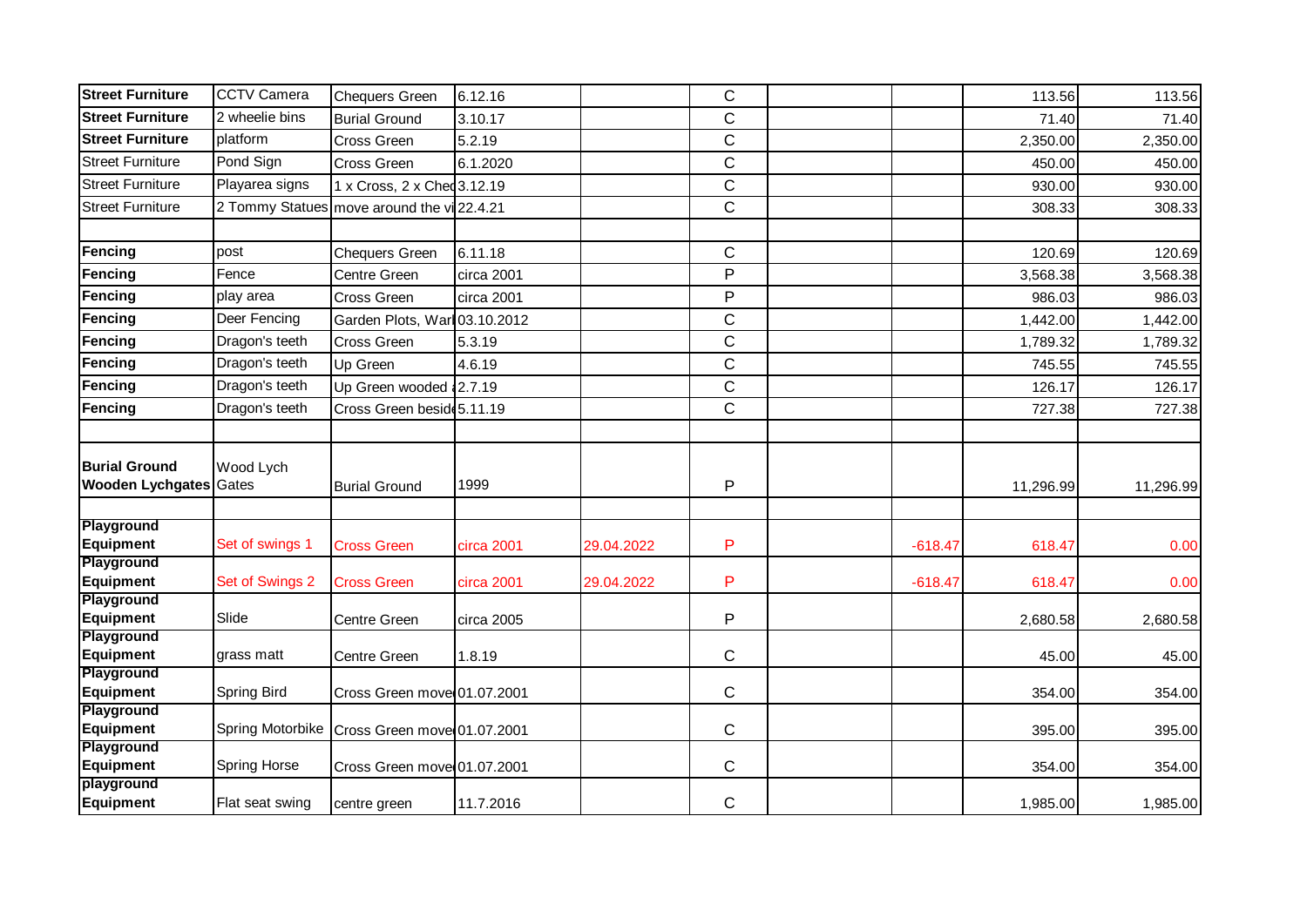| Playground        | slide surround +                |                            |            |            |              |           |          |          |
|-------------------|---------------------------------|----------------------------|------------|------------|--------------|-----------|----------|----------|
| Equipment         | panels                          | centre green               | 11.7.2016  |            | $\mathsf C$  |           | 2,255.00 | 2,255.00 |
| Playground        | The Twist -                     |                            |            |            |              |           |          |          |
| Equipment         | <b>MUGA</b>                     | <b>Chequers Green</b>      | 01.07.2001 |            | $\mathsf C$  |           | 6,286.00 | 6,286.00 |
| playground        |                                 |                            |            |            |              |           |          |          |
| Equipment         | <b>Cradle Swing</b>             | <b>Chequers Green</b>      | 7.11.17    |            | $\mathbf C$  |           | 845.00   | 845.00   |
| Playground        | Basketgoal                      |                            |            |            |              |           |          |          |
| <b>Equipment</b>  | Handball and Net Chequers Green |                            | 01.07.2001 |            | $\mathsf{C}$ |           | 2,332.00 | 2,332.00 |
| Playground        | Basketgoal                      |                            |            |            |              |           |          |          |
| <b>Equipment</b>  | <b>Brasilia</b>                 | <b>Chequers Green</b>      | 01.07.2001 |            | $\mathsf C$  |           | 1,062.00 | 1,062.00 |
| Playground        |                                 |                            |            |            |              |           |          |          |
| Equipment         | Junior Swing                    | <b>Chequers Green</b>      | 01.07.2001 |            | $\mathsf{C}$ |           | 641.00   | 641.00   |
| playground        |                                 |                            |            |            |              |           |          |          |
| Equipment         | Flat swing                      | <b>Chequers Green</b>      | 7.11.2017  |            | $\mathbf C$  |           | 534.00   | 534.00   |
| Playground        | <b>Cableway Sierra</b>          |                            |            |            |              |           |          |          |
| <b>Equipment</b>  | + platform                      | Lower Common               | 12.03.2009 |            | $\mathsf{C}$ |           | 5,152.00 | 5,152.00 |
| Playground        |                                 |                            |            |            |              |           |          |          |
| Equipment         | zip wire seat                   | Lower Common               | 6.11.18    |            | $\mathsf C$  |           | 195.84   | 195.84   |
| <b>Playground</b> | Climbing                        |                            |            |            |              |           |          |          |
| Equipment         | Pyramid Jungle                  | Lower Common               | 12.03.2009 |            | $\mathsf C$  |           | 2,144.80 | 2,144.80 |
| Playground        | Grass Grow-                     |                            |            |            |              |           |          |          |
| Equipment         | through-mat                     | Lower Common               | 13.10.2010 |            | $\mathsf{C}$ |           | 529.00   | 529.00   |
| <b>Playground</b> |                                 |                            |            |            |              |           |          |          |
| <b>Equipment</b>  | Springer rocker                 | Lower Common               | 1.8.19     |            | $\mathsf{C}$ |           | 360.00   | 360.00   |
| Playground        | grass lock                      |                            |            |            |              |           |          |          |
| <b>Equipment</b>  | matting 8sqm                    | Lower Common               | 1.8.19     |            | $\mathsf C$  |           | 336.00   | 336.00   |
| <b>Playground</b> | Swing - Lily of                 |                            |            |            |              |           |          |          |
| Equipment         | the Valley                      | Lower Common               | 13.10.2010 |            | $\mathsf C$  |           | 1,406.74 | 1,406.74 |
| Playground        | Profi Paso Doble                |                            |            |            |              |           |          |          |
| Equipment         | Active trail                    | Lower Common               | 13.10.2010 |            | $\mathsf{C}$ |           | 2,450.00 | 2,450.00 |
| Playground        | <b>Grass Grow-</b>              |                            |            |            |              |           |          |          |
| <b>Equipment</b>  | through-mat                     | Lower Common               | 22.01.2010 |            | $\mathsf C$  |           | 480.20   | 480.20   |
| <b>Playground</b> |                                 |                            |            |            |              |           |          |          |
| Equipment         | Easy-Gate                       | Cross Green                | 03.02.2015 |            | $\mathsf C$  |           | 720.00   | 720.00   |
| Playground        | and 2 Junior                    |                            |            |            |              |           |          |          |
| Equipment         | seats                           | <b>Cross Green</b>         | 2.6.15     | 29.04.2022 | $\mathbf C$  | $-849.70$ | 849.70   | 0.00     |
| Playground        | 3 cradleseats and               |                            |            |            |              |           |          |          |
| <b>Equipment</b>  | 2 junior seats                  | 2 cradle chequers, 28.8.15 |            |            | $\mathsf C$  |           | 1,029.07 | 1,029.07 |
| Playground        |                                 |                            |            |            |              |           |          |          |
| Equipment         | Junior swing Trail Centre Green |                            | 18.10.16   |            | C            |           | 3,500.00 | 3,500.00 |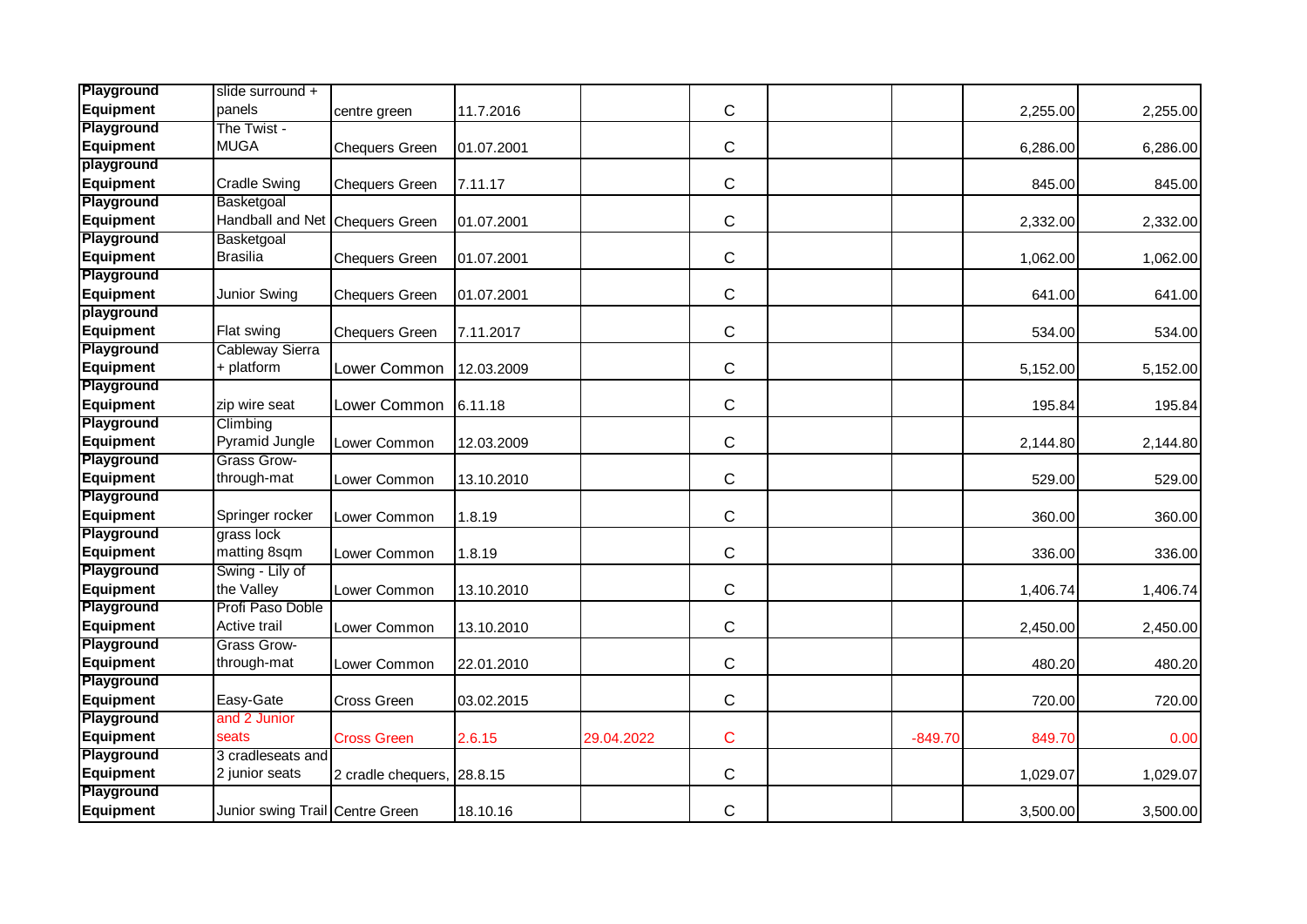| <b>Playground</b><br>Equipment        | Birds Nest Swing Centre Green        |                              | 4.4.17     | $\mathsf{C}$ |          | 1,750.00 | 1,750.00 |
|---------------------------------------|--------------------------------------|------------------------------|------------|--------------|----------|----------|----------|
| Playground                            |                                      |                              |            |              |          |          |          |
| <b>Equipment</b>                      | Lumberstacks 4                       | Centre Green                 | 4.4.17     | $\mathsf{C}$ |          | 4,380.00 | 4,380.00 |
| Playground                            | Junior swing and                     |                              |            |              |          |          |          |
| <b>Equipment</b>                      | safety surface                       | Lower Common                 | 4.12.18    | $\mathsf C$  |          | 4,750.00 | 4,750.00 |
| Playground                            | grass lock                           |                              |            |              |          |          |          |
| Equipment                             | matting 14sqm                        | Lower Common                 | 1.8.19     | $\mathbf C$  |          | 532.00   | 532.00   |
| Playground                            |                                      |                              |            |              |          |          |          |
| <b>Equipment</b>                      | Goal posts                           | <b>Chequers Green</b>        | 8.11.21    | $\mathbf C$  |          | 357.50   | 357.50   |
| Playground                            |                                      |                              |            |              |          |          |          |
| Equipment                             | Standalone slide                     | Lower Common                 | 8.10.21    | $\mathsf{C}$ |          | 4,375.00 | 4,375.00 |
| Playground                            |                                      |                              |            |              |          |          |          |
| Equipment                             | Rubber surfacing Lower Common        |                              | 8.10.21    | $\mathsf{C}$ |          | 2,850.00 | 2,850.00 |
| <b>Playground</b>                     |                                      |                              |            |              |          |          |          |
| <b>Equipment</b>                      | <b>Play Frame</b>                    | <b>Cross Green</b>           | 29.04.2022 | $\mathbf C$  | 3,336.50 |          | 3,336.50 |
| <b>Playground</b>                     | <b>Double timber</b>                 |                              |            |              |          |          |          |
| <b>Equipment</b>                      | multi-play tower Cross Green         |                              | 29.04.2022 | $\mathbf c$  | 1,725.00 |          | 1,725.00 |
| <b>Playground</b>                     | <b>Timber swing</b>                  |                              |            |              |          |          |          |
| <b>Equipment</b>                      | with 2 toddler                       | <b>Cross Green</b>           | 29.04.2022 | $\mathbf c$  | 853.50   |          | 853.50   |
| <b>Playground</b>                     | <b>High timber</b>                   |                              |            |              |          |          |          |
| <b>Equipment</b>                      | swing                                | <b>Cross Green</b>           | 29.04.2022 | $\mathbf C$  | 1,027.50 |          | 1,027.50 |
| <b>Playground</b>                     | <b>Picnic table</b>                  |                              |            |              |          |          |          |
| <b>Equipment</b><br><b>Playground</b> | recylcedplastic<br><b>Mini-beast</b> | <b>Cross Green</b>           | 29.04.2022 | $\mathbf c$  | 288.50   |          | 288.50   |
| <b>Equipment</b>                      | double sided                         |                              |            | $\mathbf c$  | 465.00   |          |          |
| <b>Playground</b>                     | grass mat                            | <b>Cross Green</b>           | 29.04.2022 |              |          |          | 465.00   |
| <b>Equipment</b>                      | surface under                        | <b>Cross Green</b>           | 29.04.2022 | $\mathbf c$  | 1,364.00 |          | 1,364.00 |
| <b>Playground</b>                     | grass mat under                      |                              |            |              |          |          |          |
| <b>Equipment</b>                      | double multi-                        | <b>Cross Green</b>           | 29.04.2022 | $\mathbf C$  | 579.00   |          | 579.00   |
| <b>Playground</b>                     | grass mat under                      |                              |            |              |          |          |          |
| <b>Equipment</b>                      | toddler swing                        | <b>Cross Green</b>           | 29.04.2022 | $\mathbf c$  | 289.50   |          | 289.50   |
| <b>Playground</b>                     | grass mat under                      |                              |            |              |          |          |          |
| <b>Equipment</b>                      | high timber                          | <b>Cross Green</b>           | 29.04.2022 | $\mathbf c$  | 289.50   |          | 289.50   |
|                                       |                                      |                              |            |              |          |          |          |
| Lights                                | Xmas Lights                          | Village Hall                 | 1.12.15    | $\mathsf{C}$ |          | 200.00   | 200.00   |
| <b>Lights</b>                         | Lights                               | <b>Village Hall</b>          | 4.10.16    | $\mathbf C$  |          | 80.80    | 80.80    |
| <b>Lights</b>                         | for lights                           | Village Hall                 | 12.12.18   | $\mathsf C$  |          | 42.70    | 42.70    |
| <b>SID</b>                            | Device                               | Moves around the 103.09.2013 |            | $\mathsf C$  |          | 3,050.00 | 3,050.00 |